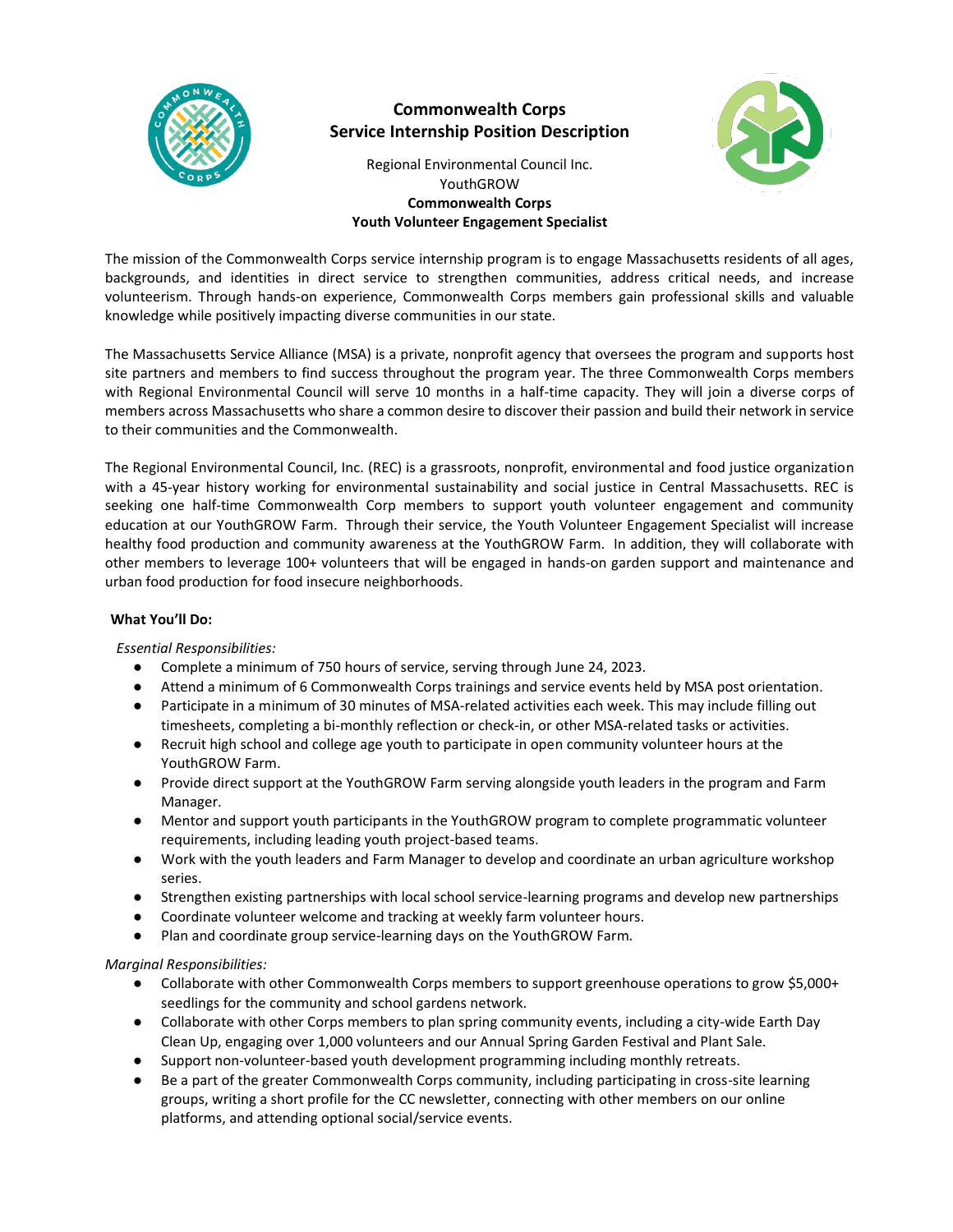## **Who You Are:**

*You must be:*

- A Massachusetts resident [\(see guidelines here\)](http://mass-service.org/sites/default/files/Massachusetts%20Residency%20Requirements_0.pdf) with legal authorization to work in the U.S.
- $\bullet$  18 years of age at minimum (member age range is  $18 70 +$  years old)
- Excited to give back to your community and interested in developing your skills and gaining new professional experiences
- Able to balance service internship commitments with personal commitments in a sustainable way
- Are self-motivated, detail oriented, highly organized and reliable
- Able to manage multiple tasks with competing deadlines
- Able to travel independently to sites via personal or public transportation
- Have strong people and communication skills, both written and verbal

## *It would also be great if you:*

- Are familiar/have experience with the Worcester community, particularly the Bell Hill and Main South neighborhoods
- Have previous experience collaboratively working or volunteering with people of diverse racial, ethnic, cultural, and socioeconomic backgrounds
- Speak a language other than English -- multilingual candidates encouraged to apply
- Have experience growing food
- Have experience working with youth
- Are comfortable with online collaboration tools, e.g., shared calendars, email, shared folders/files (Dropbox, Google Drive, Google Apps)

## **What You'll Get:**

- Stipend of \$550 semi-monthly while in service, up to \$11,550 minus taxes and withholdings;
- **Member assistance program,** including unlimited, confidential, 24/7, phone counseling services and up to three free, in-person counseling sessions, plus a lot more;
- **Completion award** of up to \$2,000 upon successful completion of service, minus taxes and withholdings;
- **Reimbursement for outside training** or professional development opportunities relevant to member's service and/or goals (Up to \$100; Dependent on approval from MSA) **\*REC will provide an additional \$200 for approved trainings**
- \$80/month produce stipend for local foods available through the REC Mobile Market
- **Extensive training from MSA with a diversity, equity and inclusion focus** and **other professional development** opportunities;
- **Limited reimbursement for travel to Corps-wide MSA-sponsored activities;**
- **Internet reimbursement** up to \$50/month while required to complete some service from home;
- Limited travel reimbursement from their host site for certain service-related travel away from their usual service location, according to that agency's policies;
- **Mental Health/Personal Day** once per month counting towards 4 hours
- The opportunity for at least 5 days of planned absences (may include holidays, does not count towards hours requirement);

*Please note that receipt of these stipends/benefits may impact an individual's eligibility for certain public benefits.*

## **Term of Service:**

- **Position Start Date**: August 22, 2022
- **Position End Date**: June 24, 2023
- Service commitment will average 18-20 hours per week with a minimum of two full service days (9-5) and approximately two evenings per month and up to two weekends per month during the months of September, October, April and May, with advance notice. Service schedule/days will be agreed upon at the start of the service term and any changes or additions, including night or weekend hours, will be made with advanced notice.